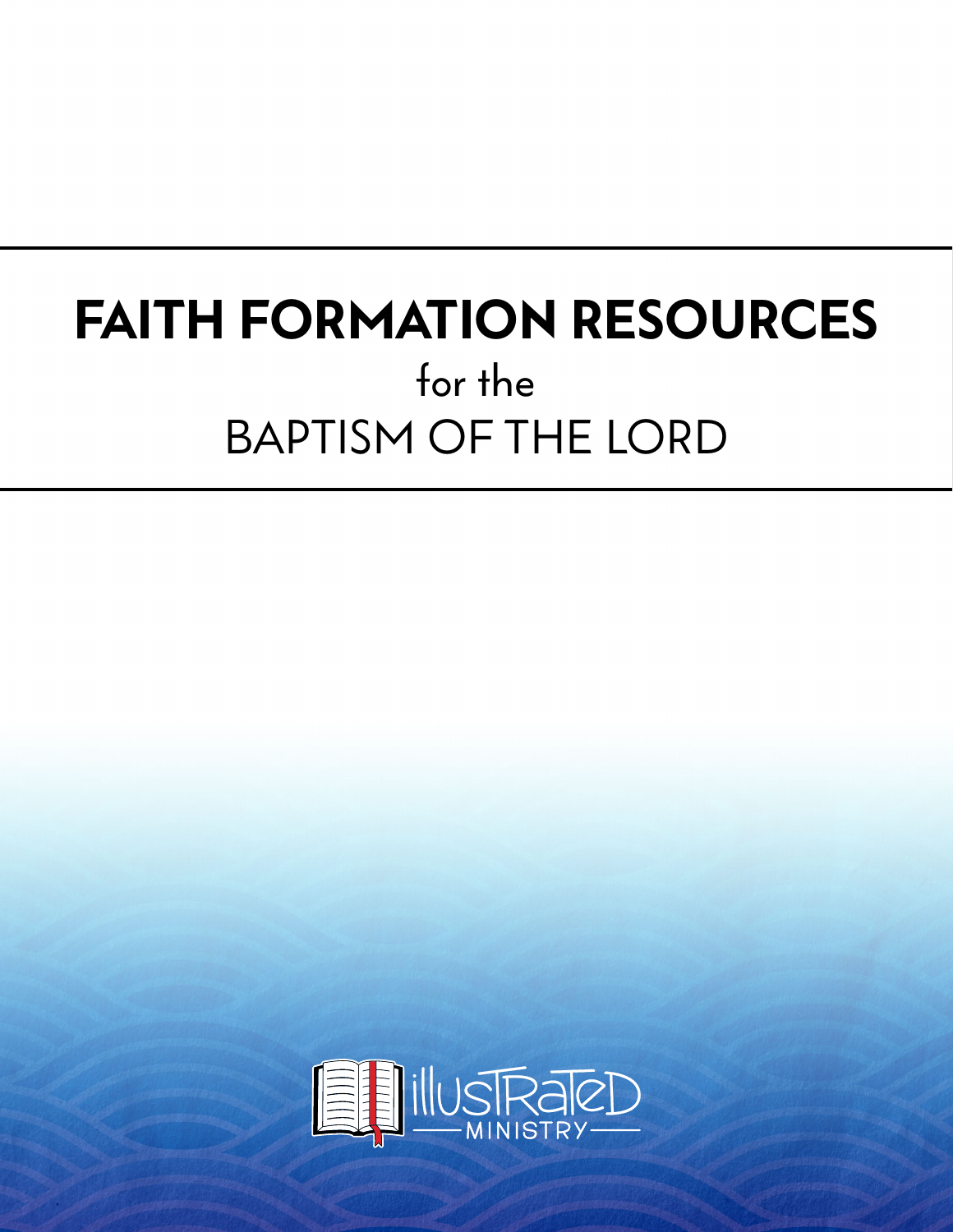

We hope you enjoy this free resource, and if you have any questions about it, you can always reach us at [info@illustratedministry.com.](mailto:info%40illustratedministry.com?subject=Email%20from%20Weekly%20Resources) If there are others who are interested in receiving these resources, please share this website with them: **https://illstrtdm.in/FreeResources**

If you want to connect with others and see how they are using our resources, you can also follow us on social media:

| Facebook:     | fb.com/illustratedmin         |
|---------------|-------------------------------|
| Instagram:    | instagram.com/illustratedmin  |
| Twitter:      | twitter.com/illustratedmin    |
| Pinterest:    | pinterest.com/illustratedmin  |
| Online Store: | store.illustratedministry.com |

Our Facebook Group is a wonderful community. If you're looking for ideas and suggestions for using this resource, you can request to join here: fb.com/groups/illustratedmin

Peace,

Illustrated Ministry

Copyright © 2021 Illustrated Ministry, LLC. illustratedministry.com

All rights reserved. This content (this "Content") is provided under a limited license only and subject to the below disclaimer. Licensee may use and may distribute the Content by individual, private transmission only to its individually identified Content-related program participants. Licensee and said program participants may personally use the Content only for purposes of participating in licensee's Content-related programming. This Content may not be used, reproduced, transmitted, displayed, posted, sold, or otherwise shared, in whole or in part, in any manner or by any means which makes it generally available to the public or to any party not an identified individual Content-related program participant of licensee or for any purpose not specifically described by this limited license. Any online or offline use or sharing of this Content not specifically pre-authorized by the copyright holder is strictly prohibited. To request permission to use any or all of this Content online or otherwise, please contact the copyright holder before such proposed use at info@illustratedministry.com. This copyright notice, the below disclaimer, and all other legal notices herein may not be removed.

Scripture quotations, unless otherwise indicated, are from the New Revised Standard Version, copyright © 1989, Division of Christian Education of the National Council of the Churches of Christ in the United States of America. Used by permission. All rights reserved.

Contributors: Ashley DeTar Birt, Corby Ortmann Layout: Victoria Sun Esparza Concept: Rebekah Lowe Editing: Arianne Braithwaite Lehn, Rebekah Lowe Founder: Adam Walker Cleaveland

> Illustrated Ministry, LLC. 410 Main St Racine, Wisconsin 53403 [illustratedministry.com](https://www.illustratedministry.com) [info@illustratedministry.com](mailto:info%40illustratedministry.com?subject=)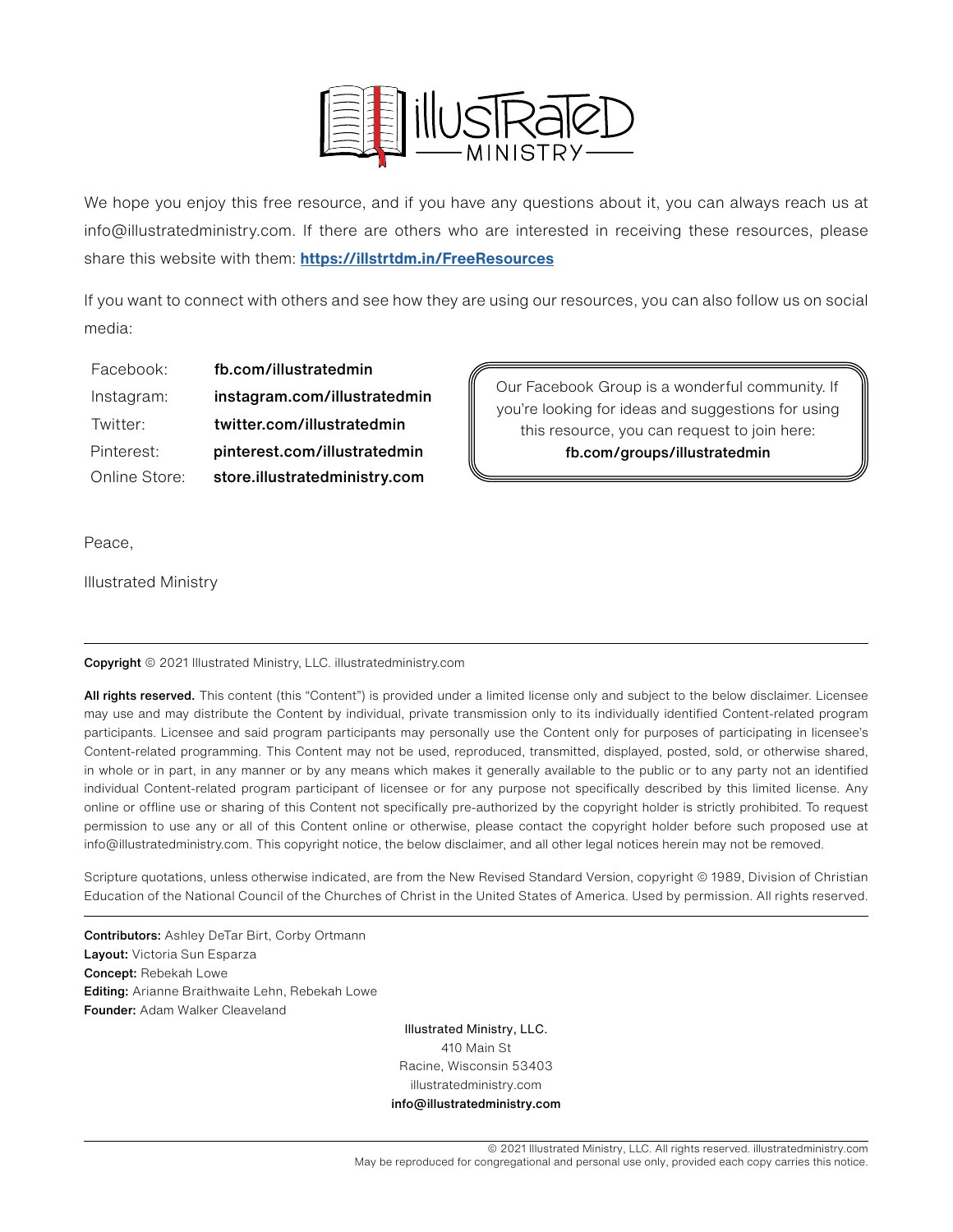## **BAPTISM OF THE LORD**

*Directions: Read the scripture selected from the Revised Common Lectionary, perhaps before bed, in the morning, or during a family meal. Move through the discussion questions in one sitting or answer one a day to help reflect on the scripture throughout the week. End your time in prayer. This could be a simple ritual to incorporate into the week.*

### **MARK 1:4-11**

John the baptizer appeared in the wilderness, proclaiming a baptism of repentance for the forgiveness of sins. And people from the whole Judean countryside and all the people of Jerusalem were going out to him, and were baptized by him in the river Jordan, confessing their sins. Now John was clothed with camel's hair, with a leather belt around his waist, and he ate locusts and wild honey. He proclaimed, "The one who is more powerful than I is coming after me; I am not worthy to stoop down and untie the thong of his sandals. I have baptized you with water; but he will baptize you with the Holy Spirit."

In those days Jesus came from Nazareth of Galilee and was baptized by John in the Jordan. And just as he was coming up out of the water, he saw the heavens torn apart and the Spirit descending like a dove on him. And a voice came from heaven, "You are my Son, the Beloved; with you I am well pleased."

#### **DISCUSSION QUESTIONS**

- 1. Doves are often signs of God and the Holy Spirit in the Bible. What signs of God and the Holy Spirit do you see in your life?
- 2. How can they help us remember God is with us?
- 3. Who teaches or has taught you about God and God's love?
- 4. Think about or share a time when someone was proud of you.
- 5. Who in your life breaks through the clouds and makes you feel loved and appreciated?

© 2021 Illustrated Ministry, LLC. All rights reserved. illustratedministry.com May be reproduced for congregational and personal use only, provided each copy carries this notice.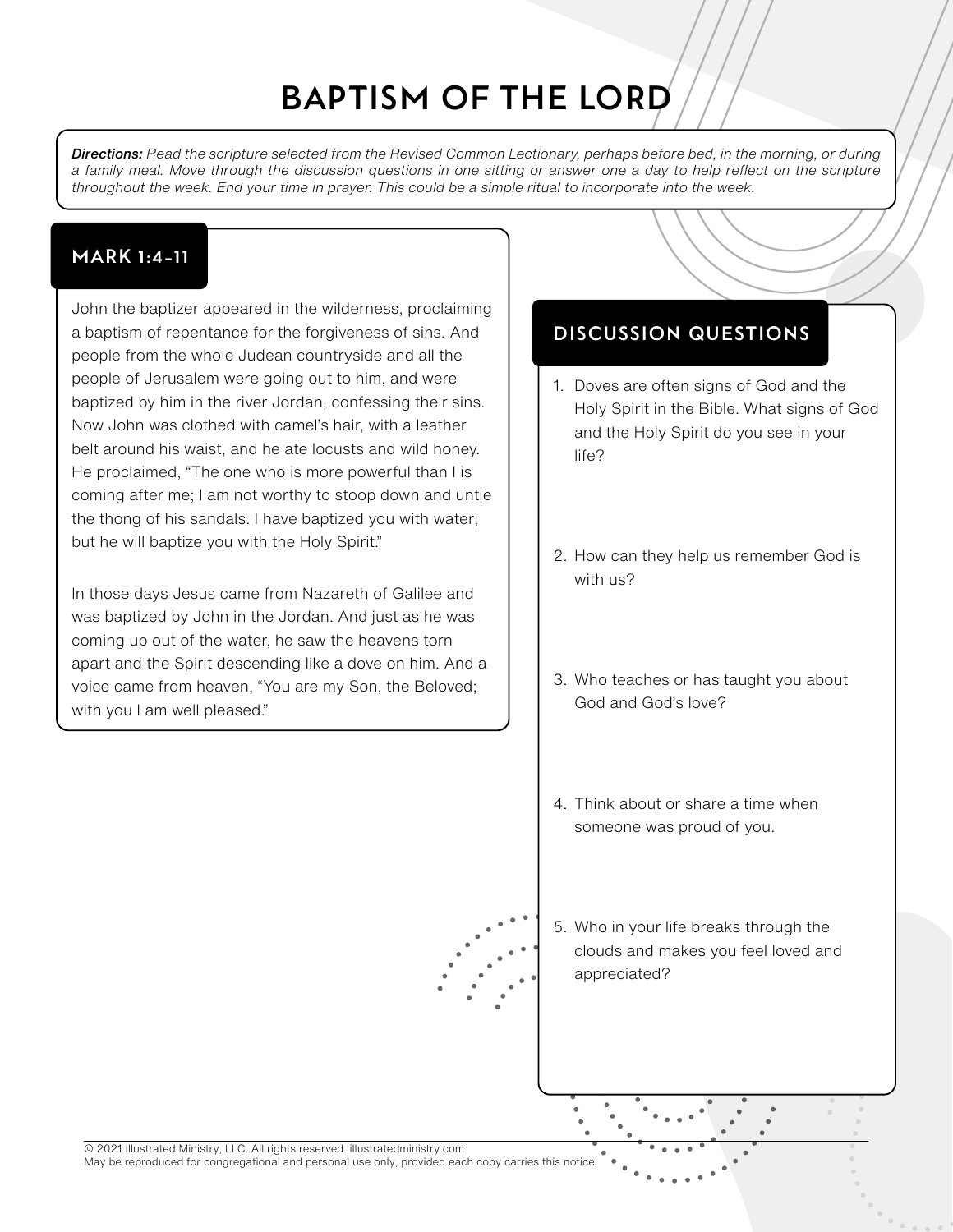#### **PRAYER DOVE RITUAL**

#### *Materials: Dove activity page, large bowl, water, scissors, pencils, pen, and/or crayons*

Many different symbols remind us of our connection with God, Jesus, and the Holy Spirit. Here is a ritual to help you remember and honor that connection. Using the dove activity page:

- 1. Think about how God is proud of you for being your unique self. What things make you *you*? It could be things you like to do, your favorite foods, how you express yourself, your smile, your laugh, the special way you care for people, anything at all about yourself! Write/draw those things inside your dove.
- 2. Think about the people in your life who make you feel loved and connected to God. This could include your parents, grandparents, siblings, pastors, teachers, friends, anyone who helps you feel God's love. Write/ draw those people inside your dove.
- 3. Cut out your dove.

Pour water into the large bowl and place your dove on top of the water. Make sure the side with the writing/ drawing is facing you. Place your hand in the water and swirl it around. Watch and say the prayer as your dove moves and changes in the water. It may sink, it may break down, it may even dissolve. That's okay. It is becoming part of the water. Just like how all the great things about you and the great people in your life connect you with God!

Take your hand out of the water and touch it to your forehead or heart. As you feel the water on your skin, remember God and your community love you. If you've been baptized, take a moment to remember that.

#### **PRAYER**

Loving God, we know you are always with us and you love us. Help us notice people and things in our lives that connect us with you. Guide us to follow and make you proud!

Amen.

© 2021 Illustrated Ministry, LLC. All rights reserved. illustratedministry.com May be reproduced for congregational and personal use only, provided each copy carries this notice.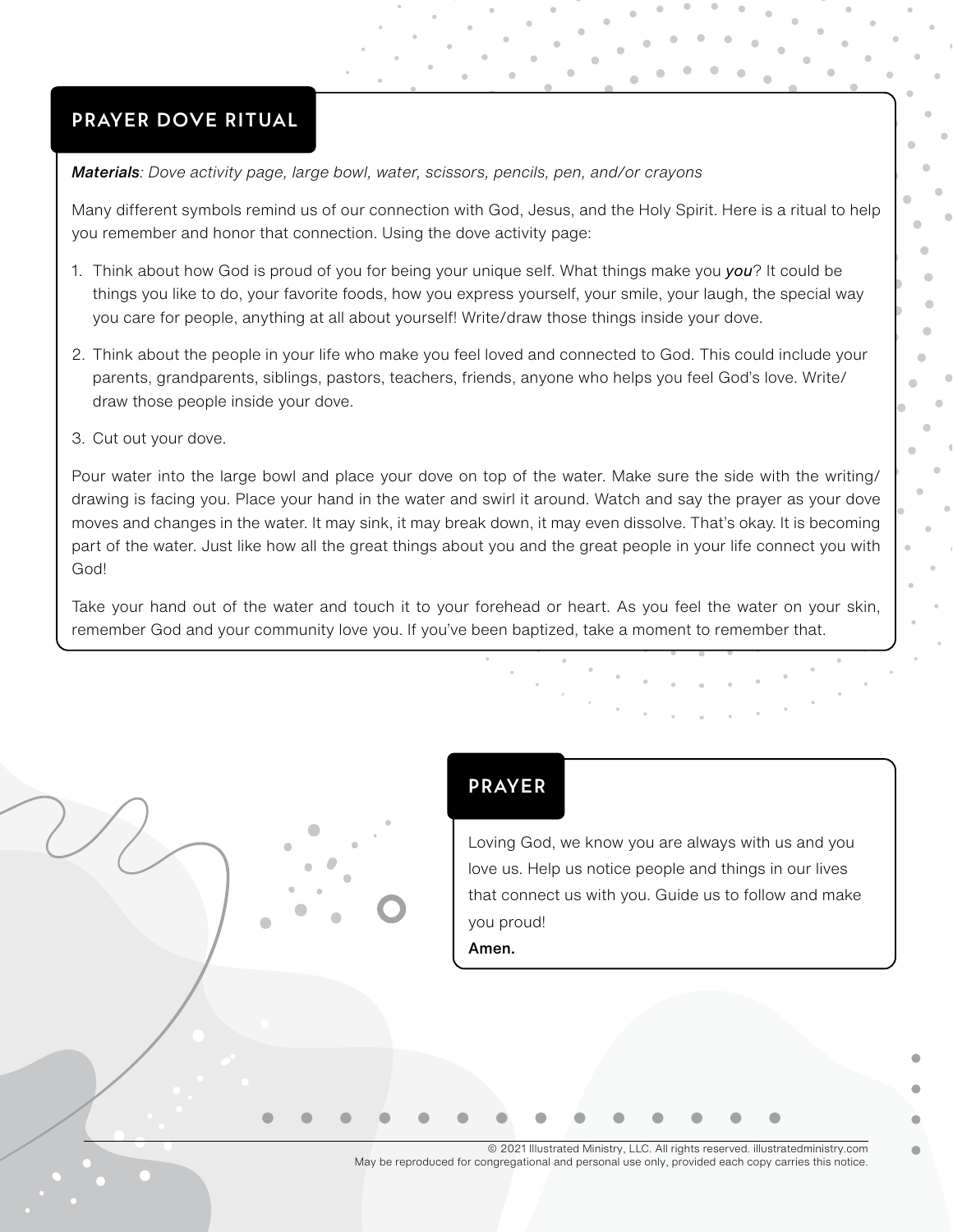

**Mark 1:10 ⋅ illustratedministry.com**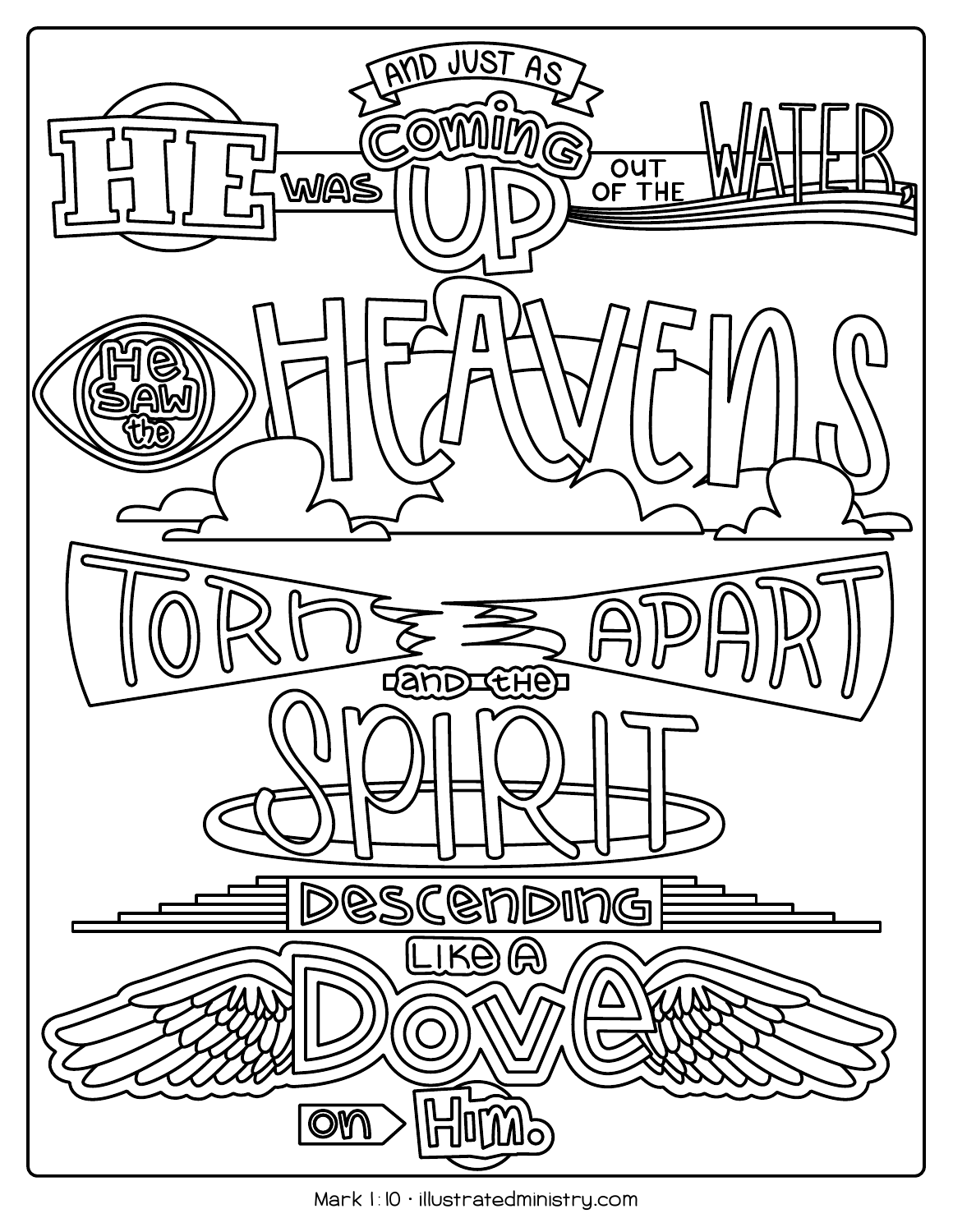This page intentionally left blank.